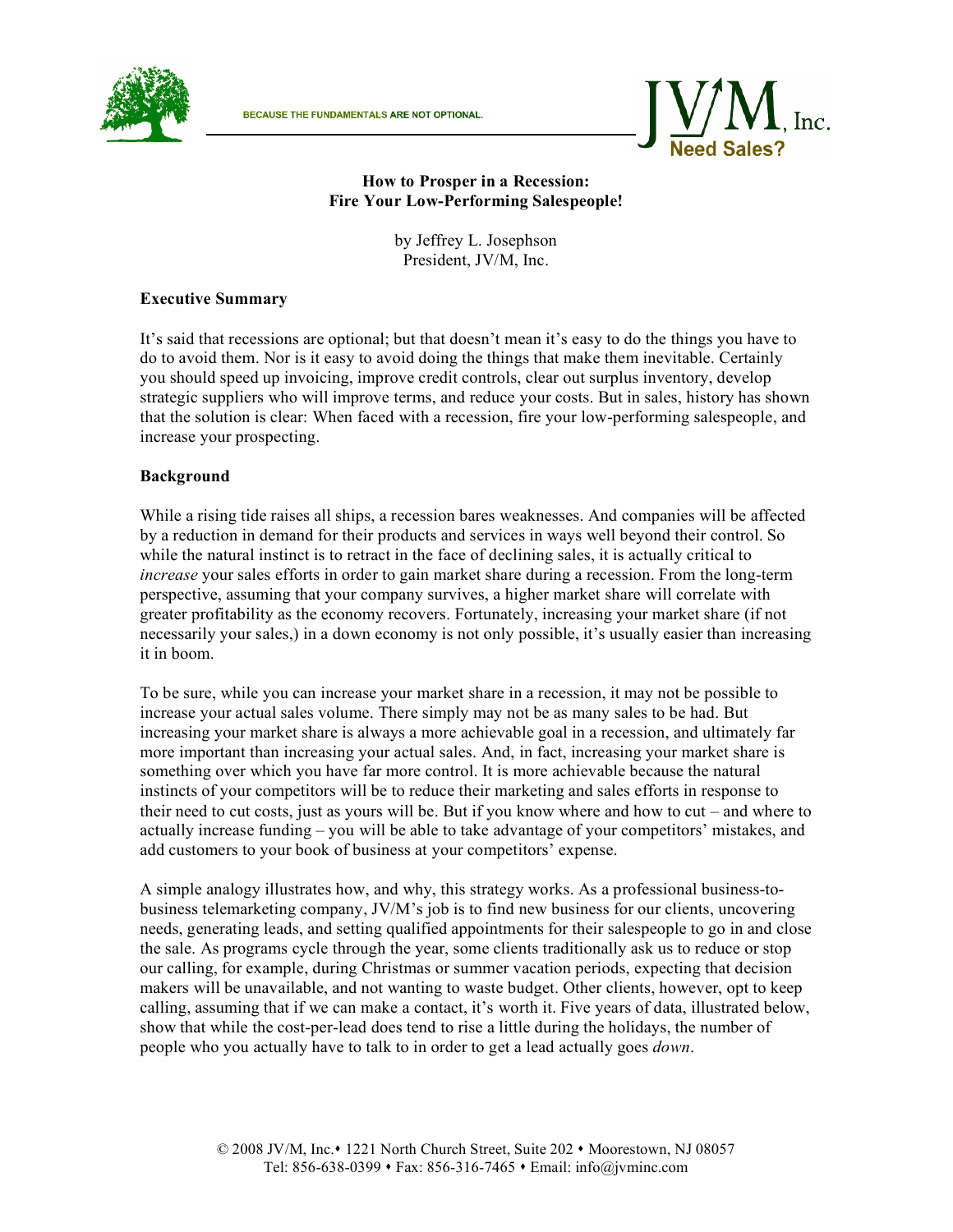

**Figure 1 – Year-End Improvement in Contact Rate**

In other words, if you can get someone on the phone, you are more likely to end up doing business with them when things are slow. Whether it is because competition is failing to protect its turf, or because people have nothing else to do during the holidays, is irrelevant. The fact is that, when things are slow, the cost-per-lead does not jump to infinity. It increases, but only marginally; while the market share gains (i.e. your market penetration, or, in this case, the appointment rate,) more than compensate for the increased cost.

Or, in the words of Woody Allen, "Half of the secret of success in life is just showing up."

If applied to the recession problem, the message is clear: When everyone else is pulling back, it's time to re-double your sales efforts.

### **How to Cut Costs** *and* **Increase Your Market Share Simultaneously**

Given that, when things are slow, you should re-double your sales efforts, the question then becomes: How do you cut costs, including sales costs – which is necessary to survive – while simultaneously increasing your sales efforts? The answer is to cut underperformers, and then reallocate some of the savings to increasing your prospecting activities.

The key is to recognize that, by definition, every sales team with three or more salespeople has at least three levels of performers: high performers, mid-level performers, and low performers. By analyzing the performance levels and financial contribution of each of your company's salespeople, firing the low performers and investing some of the savings in telemarketing<sup>1</sup>, you can save money and immediately increase your company's revenue and near-term profitability, significantly increasing its chances of surviving – and prospering in – a recession.

 <sup>1</sup> For reasons discussed elsewhere, we advocate outsourcing the telemarketing program because it is far less expensive, and has a much higher probability of success, when outsourced.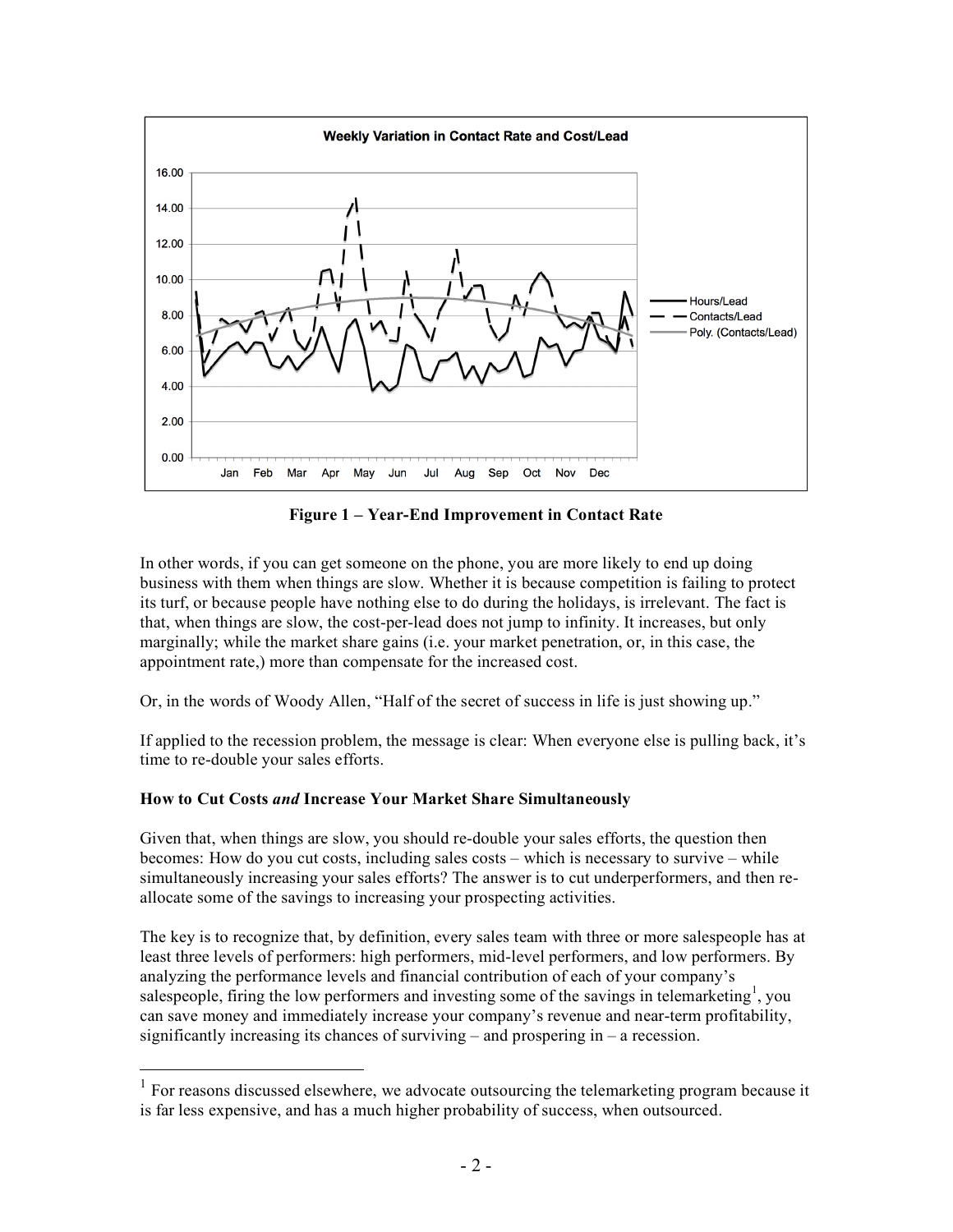The economic advantage of firing your low performing salespeople is illustrated with a simple model<sup>2</sup> developed by JV/M in working with a number of mid-sized clients. The model takes as inputs the amount of revenue attributable to each salesperson, and the loaded cost of each salesperson. For the revenue portion, you need to differentiate between new revenue that they generate (or are expected to generate,) each year, and their "base" business (i.e. repeat business that they are responsible for covering.) You also need to factor in each person's approximate cost (salary, benefits, commissions, etc.,) to give you a basic P&L for each salesperson. But this alone doesn't tell you whom to cut, since any salesperson with a positive contribution, under ordinary circumstances, logically ought to be retained.

To know who and how to cut, you need to consider two other factors. The first step is to group your salespeople by their performance levels, as measured by their Revenue-to-Expense (or R/E,) ratio, which can be calculated on the P&L you just created. High performers will have a high Revenue-to-Expense ratio, low performers will have a low Revenue-to-Expense ratio, and there will be some people in the middle. Simply put each salesperson into one of the three groups (i.e. columns on your spreadsheet,) based on their R/E ratio. As shown in the example below in Figure 2, this tells you whom to cut: terminate the salespeople with the lowest Revenue/Expense ratio.



**Figure 2 - Revenue-to-Expense Ratios, by Performance Level**

By terminating the salespeople with the lowest Revenue/Expense ratio, you will immediately realize a savings equal to their loaded salaries, along with any management savings, resulting in an immediately improved cash flow<sup>3</sup>. But you can't stop there, since you will now be in a weaker position insofar as sales is concerned. You have to take some of that savings and re-apply it to growth.

In order to figure out how to re-allocate resources, you need to look at the amount of time each type of salesperson spends prospecting. You don't want to put your salespeople into performance groups on this basis, but you need to know what to do once you make the cuts, and how much it will impact sales and profitability. To do this, simply enter the amount of time each type of salesperson is expected to spend prospecting (i.e. cold-calling, or generating new sales,) as a percent of their month, and then translate that into a number of hours per year. You can then calculate the new-revenue-per-hour-of-prospecting expected from each type of salesperson. Low

 $2$  An interactive version of this model, which you can use with your own assumptions, is available at www.jvminc.com/Impact.cfm.

 $3$  This ignores any termination costs. But these can easily be factored in.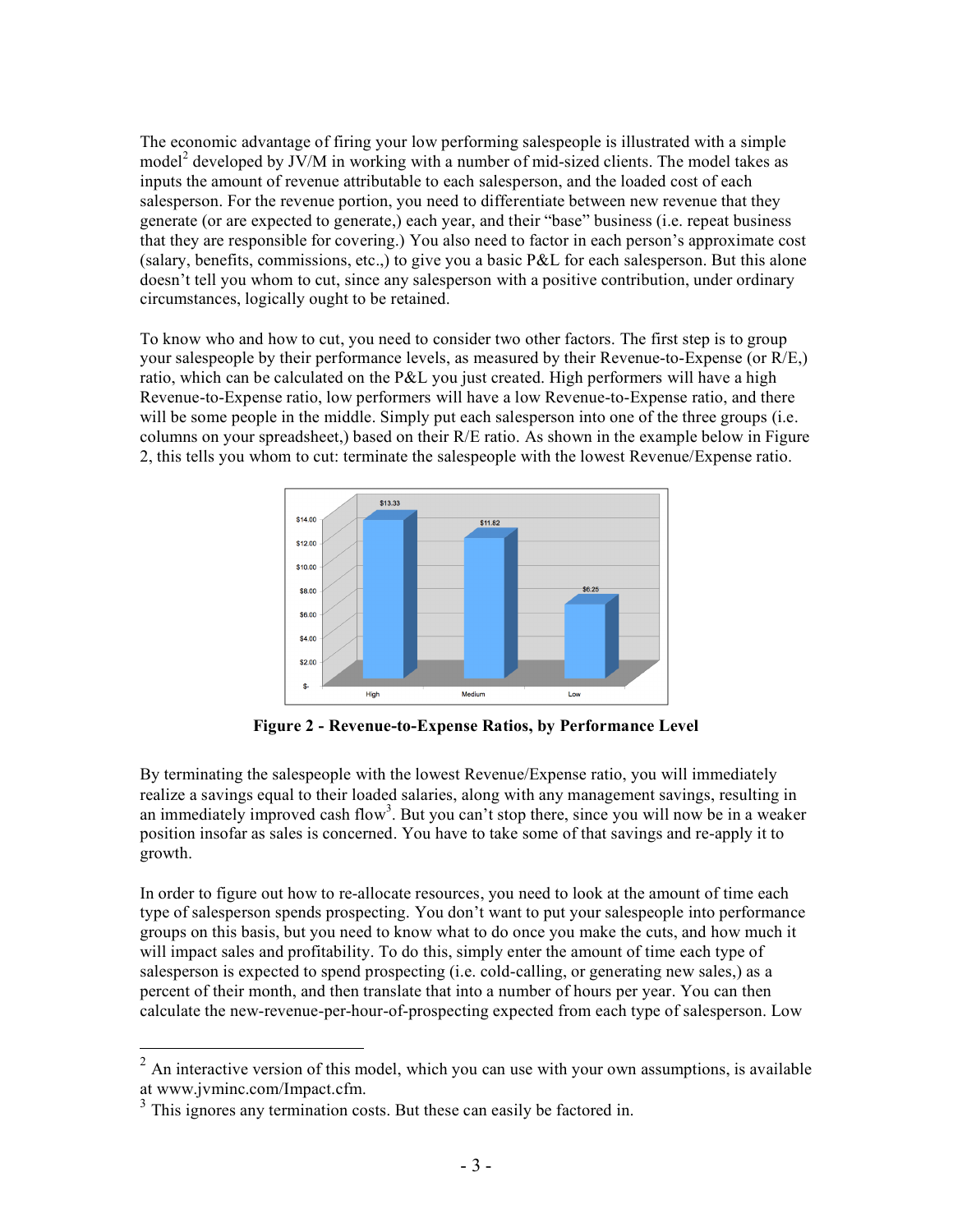performers will tend to have the lowest revenue-per-hour, and high performers will tend to have the highest revenue-per-hour. (If it turns out not to be the case, don't worry; it doesn't change the definition of a high or low performer. It only impacts the re-allocation of accounts and expenses.) But a typical case is shown below in Figure 3.



**Figure 3 - New Revenue per Hour of Prospecting, by Performance Level**

It is this statistic that should highlight the problem with low performers, that for any given resource, they have a lower ROI. But more importantly, it shows the value of putting qualified leads in the hands of the high performers – which is the key to prospering in a recession. Instead of relying on your low performers for growth, put marginal dollars in the hands of non-marginal players. Thus, while you may know intuitively that if you give high performers good leads, they'll turn more of them into sales (but most don't want to do prospecting because they have "better" things to do), this analysis will generally prove it. (If it turns out that low performers generate more revenue per hour of prospecting than high performers, you may want to reconsider your definition of a good performer.)

To re-allocate resources now, zero-out the expense line for your low performers, give their base of accounts (if any,) to Inside Sales to cover (if you have it,) or to your high and mid-level performers (if you don't,) and re-allocate the savings to lead generation.

# **How Lead Generation Increases Your Sales and Market Share**

The fundamental theory behind lead generation is that most salespeople aren't very good at cold calling, and most of the rest don't like doing it, or don't have the time. Most salespeople prefer to work on warm leads, and feel that switching back and forth between cold calling and account management is distracting and inefficient. Whether such an attitude is justified when you consider the job description, it's an assumption that becomes deadly in a recession. You simply need more new business in a recession in order to make up for lost business. But the very people who you need to generate it have to protect their base business, not to mention the fact that they don't like to have to look for new business in the first place.

Lead generation, however, can bridge the gap. Lead generation – or outsourced B2B telemarketing – can generate *qualified* sales leads for your experienced salespeople (high- and mid-level performers,) to follow-up on, and close, instead of asking them to make cold calls and close their own leads. Providing leads gets you over their resistance to the extra workload, and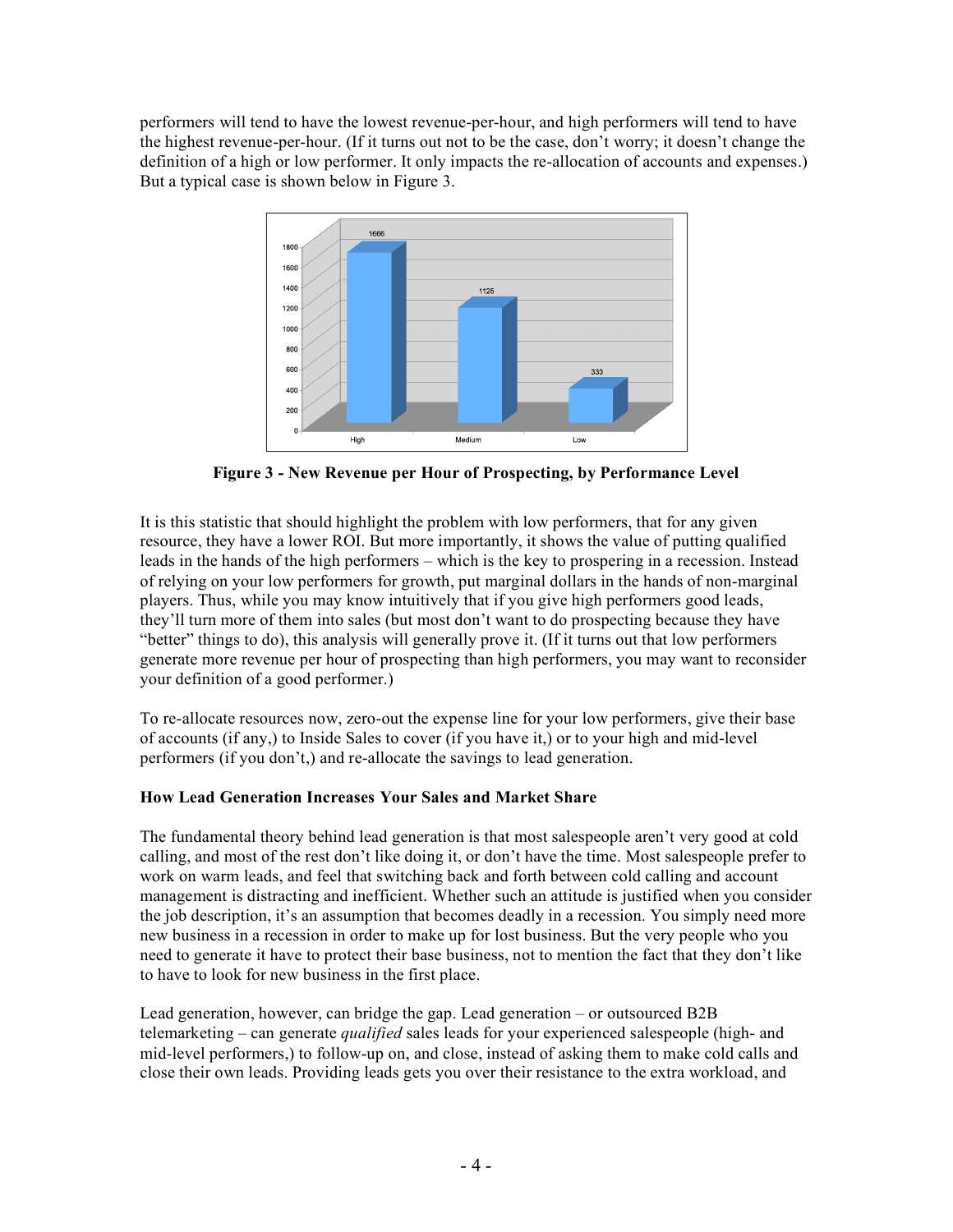puts opportunity into the hands of people who will actually close it. To fund it, as we said, simply re-allocate some of the savings from having terminated your low performers.

If done correctly, lead generation can generate at least as high a quality and quantity of sales leads as your mid-level performers would generate by working on their own, and often much better. So to make a projection, take the revenue-per-hour-of-prospecting that you calculated above, multiply it by the number of hours of cold calling that you purcased, and you have your growth.

## **Results**

For a typical 10-person sales team generating \$12.7M in annual sales, with \$7.8M coming from repeat business and \$4.9M coming from new sales, firing your three low-performing salespeople and investing 50% of the savings in lead generation can result in an overall increase of \$2.7M (or 21%,) in sales, as shown below, along with a savings of \$120K in sales expense.



**Figure 4 - Revenue Impact of Firing Low Performers**

This translates into an increase of gross sales profit of nearly 100%. But even more important than the increase in sales and reduction in expenses is the overall impact on market share, which will correlate early and directly to increased price flexibility and profit. By focusing on acquiring new business, you will also protect yourself from the natural attrition of accounts that inevitably accompanies a downturn.

# **Conclusion**

Firing your low-performers and investing some of the savings in generating new business with telemarketing is a critical survival strategy, since attrition alone will take with it the companies that do nothing – including your customers, your competitors and, potentially, you. Prospering in a recession is all about increasing your market share, which can only be achieved by ramping up your prospecting, while saving money and increasing your sales in the process.

By increasing your market share  $-$  i.e. the fraction of the market that buys from you  $-$  you will get whatever business remains, and be in an ideal position to grow in profits when the economy rebounds. That is not to say that the products you sell will be the same, or even that you will be in